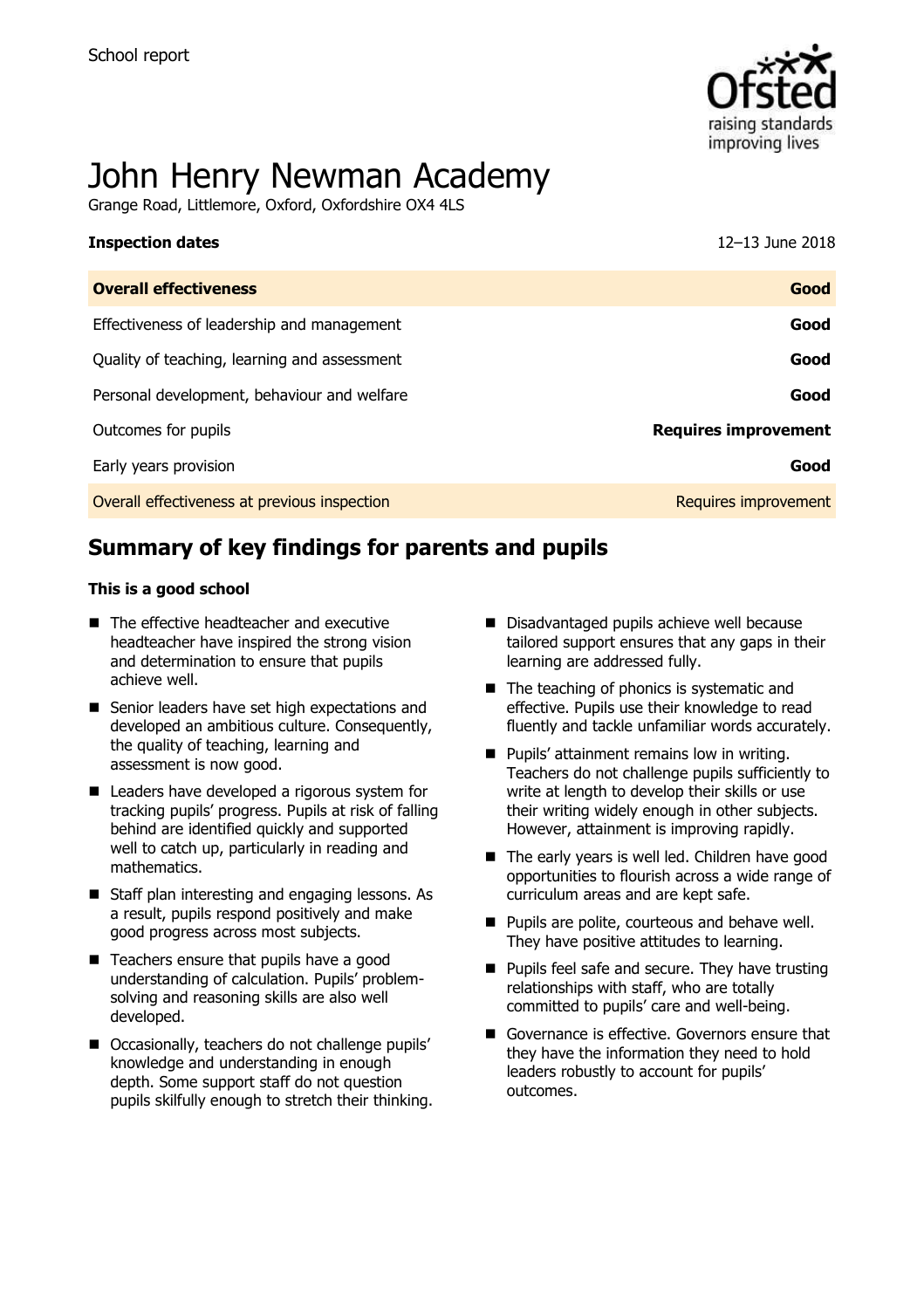

# **Full report**

#### **What does the school need to do to improve further?**

- $\blacksquare$  Improve outcomes in writing by ensuring that:
	- teachers provide more opportunities for pupils to write at length to further develop their skills and stamina
	- pupils practise writing for different purposes through opportunities to write in other subjects.
- **IMPROVE the quality of teaching, learning and assessment by ensuring that:** 
	- teachers adjust the level of challenge to develop pupils' skills more quickly, particularly in writing
	- support staff question pupils more skilfully to deepen their understanding and develop their thinking.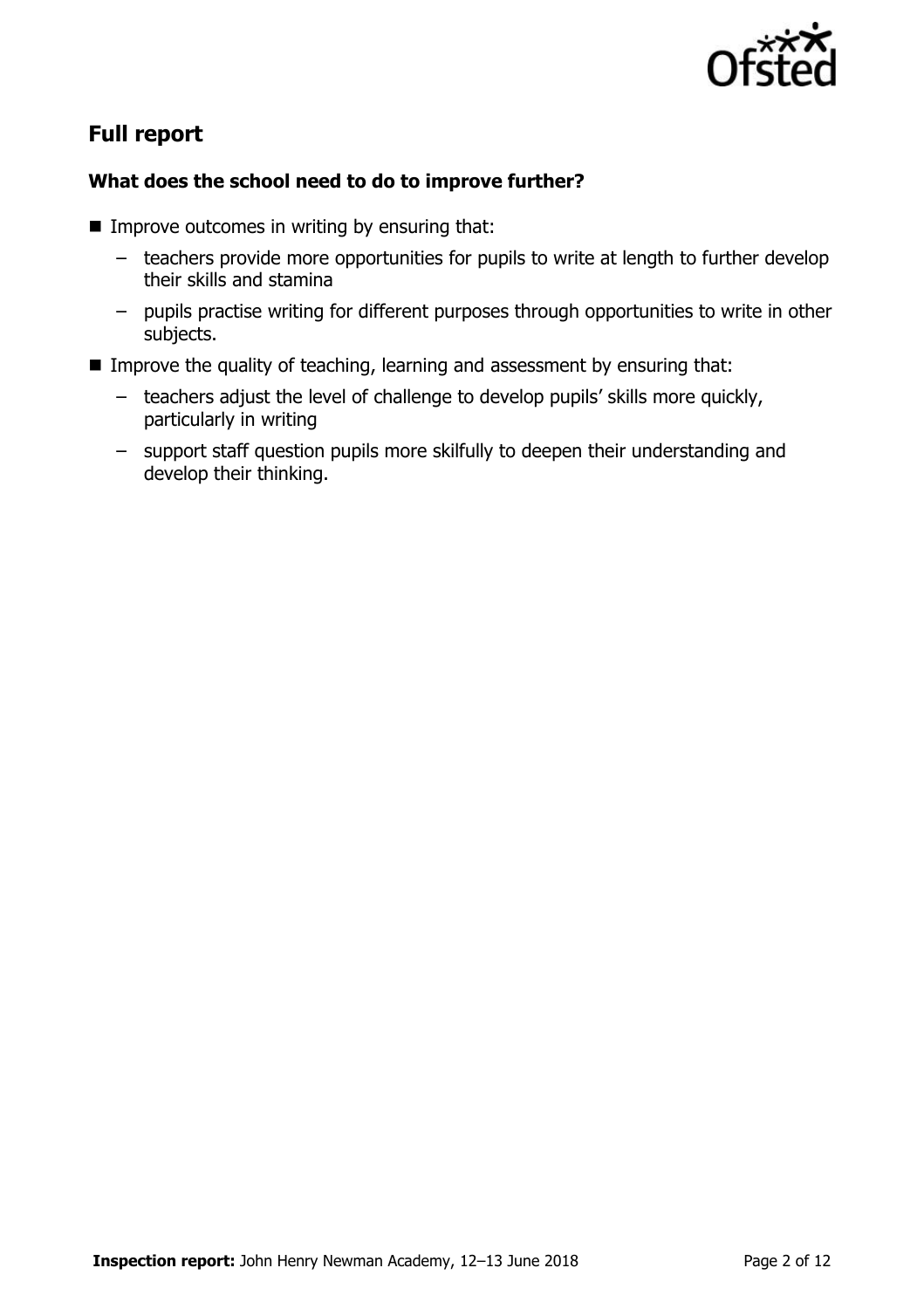

# **Inspection judgements**

#### **Effectiveness of leadership and management Good**

- The headteacher and executive headteacher have made their expectations for the quality of teaching, learning and assessment exceptionally clear. Together, they provide the correct balance of challenge and support to staff and pupils. This has led to good teaching and to rapidly improving outcomes for pupils. One pupil, reflecting the views of others, said, 'Things are much better now.'
- Leaders use information from their checks on the quality of teaching and pupils' outcomes skilfully to tailor training for staff to improve pupils' learning further. Leaders spot underachievement swiftly and take successful steps to address it. They have been careful to prioritise those areas that have needed the most attention, for example reading.
- Middle leaders are skilled in monitoring the performance of staff and pupils. They check that targeted support is securing better outcomes for pupils quickly. Leaders provide high-quality training that is adapted to meet the professional development needs of individual staff well. Leaders have a good understanding of the impact of their work on the quality of teaching and pupils' achievement.
- Leaders have designed the curriculum well. Pupils enjoy the wide range of opportunities to develop their knowledge, skills and understanding through topics such as the Industrial Revolution and the Egyptians. Active experiences stimulate pupils' curiosity. Subject leaders track pupils' skills well through regular assessments. This helps subject leaders to evaluate pupils' progress and alter curriculum plans accordingly in foundation subjects. Work in pupils' books and on displays demonstrates that pupils learn new skills rapidly. Current pupils are developing improved knowledge and understanding across a range of subjects.
- **Senior leaders manage the performance of teachers effectively. Performance targets** are sharply focused on the quality of teaching, teachers' leadership responsibilities and pupils' outcomes. This approach has ensured rapid improvements in the impact of teaching on pupils' learning, particularly for reading.
- The special educational needs coordinator (SENCo) is knowledgeable about the needs of pupils who have special educational needs (SEN) and/or disabilities and the best approaches to support them. She provides effective training for support staff. This is having a positive impact on pupils' personal skills and academic progress.
- Pupils' spiritual, moral, social and cultural development is promoted well. Mutual respect permeates the school. It is evident in lessons between teachers and pupils, and between pupils. Pupils work well together. They enjoy working with partners in lessons to practise discussing and debating their reasoning on a wide variety of themes. Leaders prepare pupils well for life in modern Britain. Pupils talk confidently about democracy and the need for tolerance. They are able to apply these principles to their everyday lives and interactions with others. For example, older pupils engage in lively debates about current world news.
- Leaders carefully consider the needs of disadvantaged pupils and use the additional pupil premium funding wisely. Leaders fully understand the barriers to learning that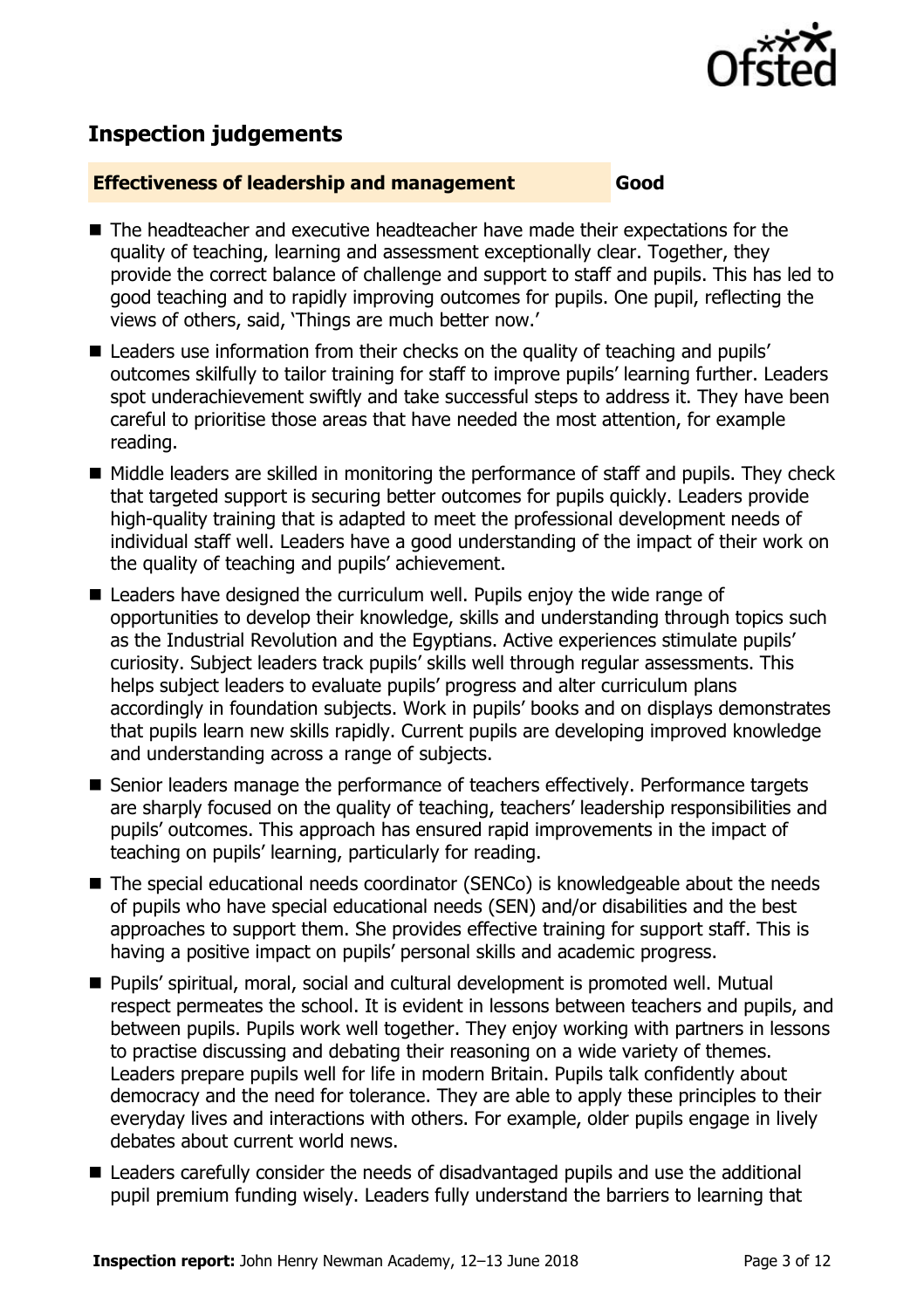

disadvantaged pupils may face. Targeted support is effective in helping this group of pupils to develop good attitudes to learning, to attend school more frequently and make good progress.

- Leaders ensure that the physical education (PE) and sport premium is used effectively. Pupils take part in a wide range of sporting activities and clubs before, during and after school. For example, the early morning 'Wake and Shake' is well attended and ensures that pupils have a healthy start before lessons begin. Staff receive good-quality training. As a result, their PE skills are well developed and they are confident and skilled in teaching a broad range of sports.
- The Oxford Diocese Schools Trust has supported the school effectively. The trust has developed the skills of leaders, including middle leaders, well. This has enabled them to impact positively on the school's priorities and to check on the improvements expected carefully.

#### **Governance of the school**

- Governors have an accurate view of the school and a good understanding of the impact of leaders' actions to raise achievement. They are ambitious for the pupils and share the vision of leaders for better outcomes, and readily acknowledge that there is more work to do.
- Governors are very committed to the school and support leaders well. They visit the school to check the expected improvements for themselves. These visits are linked closely to the school's priorities. Governors engage well with members of the multiacademy trust's board of trustees to provide a good level of challenge to senior leaders. They know how well pupils are doing, including the performance of different groups of pupils.
- Governors work closely with senior leaders to ensure that pupils are kept safe. They have received training on safeguarding, including on the safer recruitment of staff. They keep a sharp focus on pupils' safety.
- Governors are clear about the school's current priorities. For example, they have been vigilant in ensuring that leaders use additional funding precisely to ensure that disadvantaged pupils make stronger progress than before.

#### **Safeguarding**

- $\blacksquare$  The arrangements for safeguarding are effective.
- Leaders ensure that there is a vigilant culture around safeguarding and that all staff and governors place the highest priority on making sure that pupils are happy and safe in school. Staff are alert to any sign that a pupil may be at risk of harm. They are clear about what to do if they have any concerns about a pupil's safety.
- The designated safeguarding lead ensures that there is rigour in following up all concerns that staff may have. Leaders ensure that support for those pupils who need it is effective and timely. They make sure that staff receive regular safeguarding updates through weekly and termly meetings.
- Leaders, including governors, ensure that the procedures for vetting staff and carrying out background checks are thorough. Details of these checks are kept in a methodical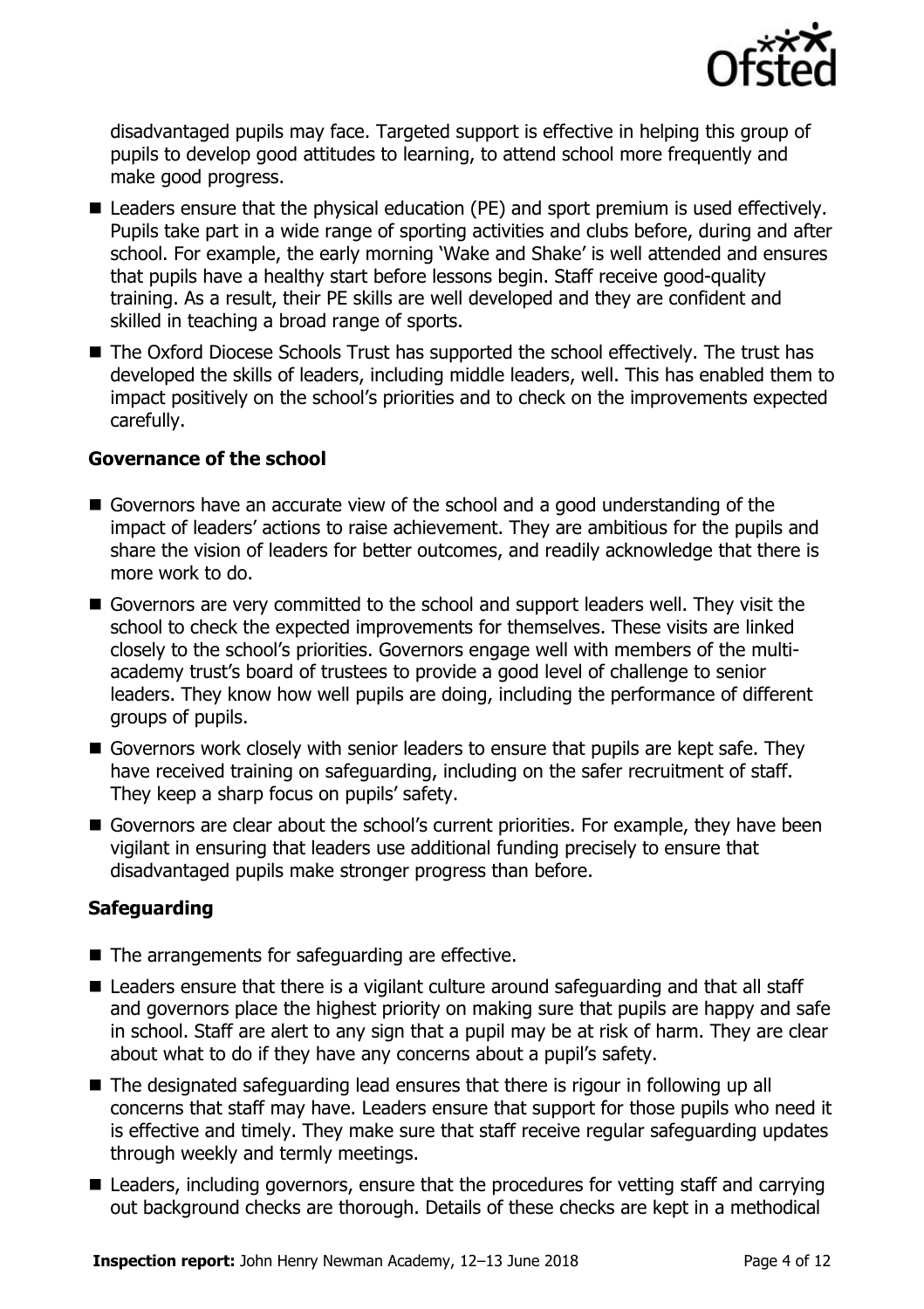

manner.

- **E** Leaders have positive and close relationships with outside agencies and are proactive in seeking further guidance to provide pupils with additional support when it is required.
- **Pupils understand risks and how to manage them effectively, the importance of healthy** relationships and safe use of the internet, as a result of the school's comprehensive personal development programme.

#### **Quality of teaching, learning and assessment Good**

- The quality of teaching, learning and assessment has improved since the previous inspection. It is now good and is continuing to improve further. Some teaching is of a very high quality. Consequently, pupils learn well in lessons and their outcomes are moving quickly and securely towards being good.
- Teachers use their strong subject knowledge and awareness of pupils' prior attainment to plan learning effectively. As a result, pupils find their lessons interesting, they participate fully and make good progress, particularly in reading and mathematics.
- Reading is taught well. Phonics teaching is well matched to the needs of pupils, enabling them to read with confidence and understanding. Pupils who read to inspectors were able to outline the key events of the stories and demonstrated a good understanding of characters' feelings. Younger pupils use their strong phonics knowledge to read unfamiliar words accurately.
- When writing, pupils edit their work carefully. This has resulted in pupils using more sophisticated vocabulary. However, teachers, typically, do not challenge pupils enough to utilise their understanding of language features to achieve good-quality writing in extended pieces of work. Pupils have limited opportunities to develop their writing skills in other subjects. They are not challenged to use their understanding of sentence structures, for example, when writing in history. Consequently, pupils do not attain as highly as they could.
- $\blacksquare$  The teaching of mathematics is strong. Teachers generally plan tasks carefully, particularly in problem solving, so that pupils deepen their knowledge and develop their skills well. For example, in Year 3, pupils' understanding of fractions was significantly improved through the use of a range of resources to illustrate the value of specific fractions of numbers. However, there are times when tasks do not provide sufficient challenge. When this is the case, pupils' learning slows.
- Teachers tackle pupils' misconceptions well, so pupils rapidly develop their knowledge and understanding. Teachers provide pupils with precise feedback which helps them to recognise how they could improve their work. Pupils stated that they understood that making mistakes is part of learning.
- Teachers use pupils' answers to their questions to reshape tasks and challenge pupils further. This ensures that learning moves forward rapidly and this supports the stronger progress that current pupils are making, including the most able. For example, in a Year 5 English lesson, the teacher expertly probed a pupil's understanding of pronouns to ensure that it was thoroughly grasped.
- Pupils who have SEN and/or disabilities are supported effectively by skilled staff who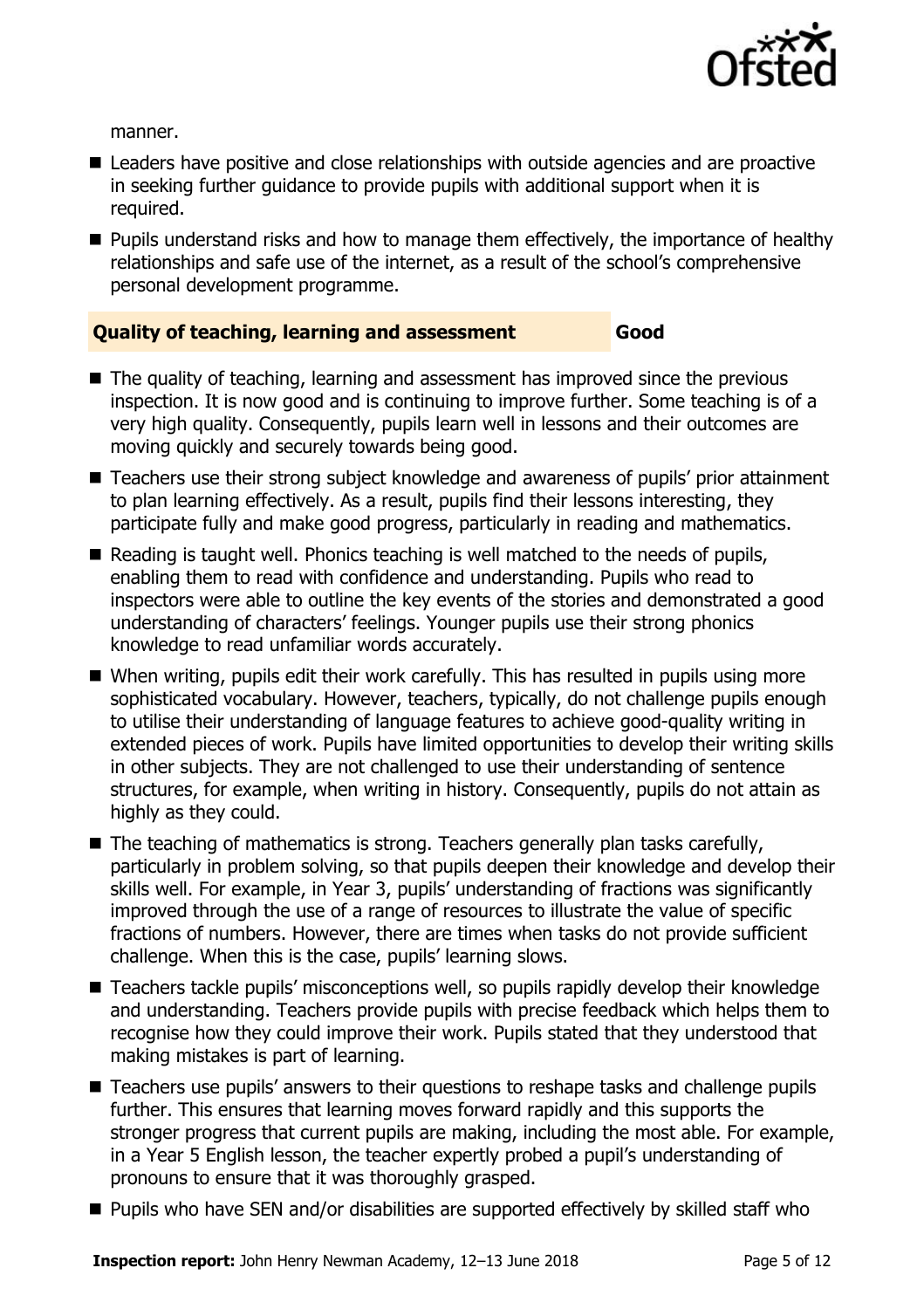

ensure that they make good progress. Pupils have personalised plans that identify specific targets and support to help them learn well. However, some support staff do not question pupils in enough depth to develop their knowledge and understanding. This slows the pace of their learning.

#### **Personal development, behaviour and welfare Good**

#### **Personal development and welfare**

- The school's work to promote pupils' personal development and welfare is good.
- The school is a caring environment. All staff ensure that the physical and emotional well-being of pupils and their families are of paramount importance. The staff, including the very effective home-school link workers, work closely with pupils, their families and outside agencies. The team ensures that when extra help is needed, it is provided quickly.
- **Pupils have positive attitudes to learning, respond confidently in class and are keen to** contribute to class discussions. They want to do their best and they know how to learn successfully.
- **Pupils have a good understanding about the backgrounds, beliefs and traditions of** others and have a very well-developed sense of the rights of everyone to live free from discrimination. Staff and pupils are totally committed to equality and diversity.
- **Pupils are curious about and respectful of others, and are able to discuss and celebrate** differences in religious beliefs, family backgrounds and traditions.
- **Pupils said that they feel happy and safe at school. They have confidence in staff to** deal promptly with any concerns that they might have about their safety. Pupils know about different types of bullying and said that bullying is rare.

#### **Behaviour**

- The behaviour of pupils is good.
- **Pupils move around the school sensibly and follow their teachers' guidance quickly in** lessons. Through their actions, pupils demonstrate a thorough understanding of, and belief in, the school's values, as well as a strong sense of self-discipline. This was evident throughout the school.
- **Pupils are thoughtful and caring towards each other, adults and visitors. They act as** full and mature partners in learning with the adults in the school. Pupils have a strong sense of moral duty. They accept each other regardless of the differences in their backgrounds or circumstances. This contributes effectively to the welcoming ethos of the school.
- Most pupils take pride in the presentation of their work. However, occasionally, work is not presented as well as it could be, particularly when teachers' expectations are not made clear.
- **Pupils play well together, and they can sort out minor fallouts themselves without the** need for adults' intervention. They are good at taking turns and sharing equipment.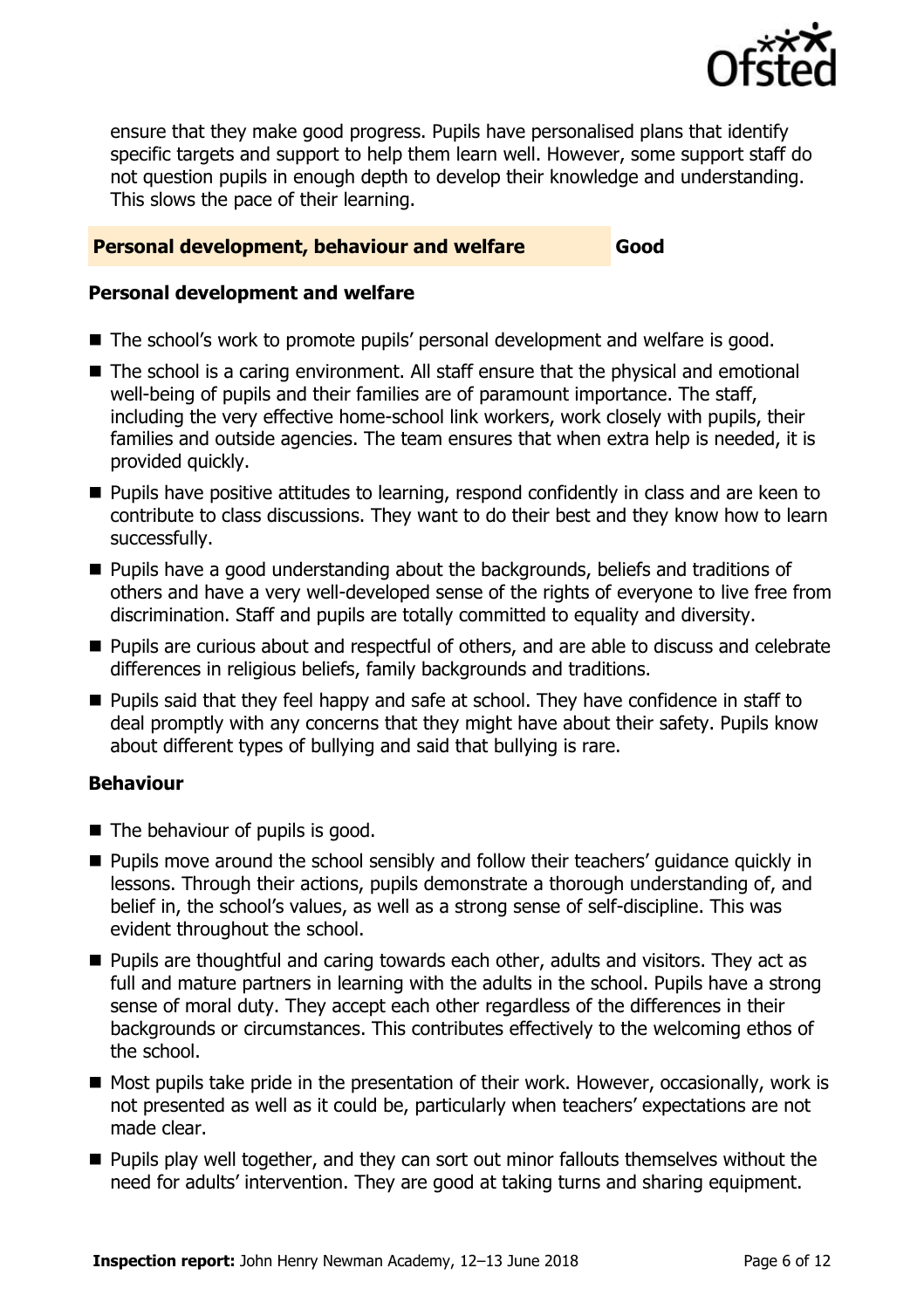

- **Pupils understand the school's 'LEARN' strategy well and know how it helps them by** supporting both their friendships and their learning. Pupils encourage one another to behave. These factors combine well to ensure that classroom environments are purposeful and calm.
- Pupils' attendance has been low in the past. Leaders track attendance closely and have taken decisive action to reduce absence, including that of disadvantaged pupils and pupils who have SEN and/or disabilities. The attendance of pupils in these groups is now similar to that of their classmates. Overall attendance and persistent absence are broadly in line with the national averages.

#### **Outcomes for pupils Requires improvement**

- Pupils' outcomes in the key stage 2 national curriculum tests and assessments were significantly below the national averages in 2017. Leaders have tackled the previous weak performance by improving teaching across the school and implementing carefully targeted programmes of additional support for pupils to tackle gaps in their learning. As a result, pupils' attainment is rising quickly. However, standards in writing remain low and are not as strong as those in reading and mathematics.
- Current attainment is variable across the school and, as a result, pupils are not always as well prepared for the next stage of their education as they could be. Attainment in reading and mathematics is broadly in line with the national average. However, the proportions of pupils reaching the expected and higher standards in writing are too small. Not all pupils have enough opportunities to write at length, for a range of purposes in different subjects. Where this is the case, pupils' achievement is not as strong as it could be. However, leaders are ensuring that pupils' skills in writing are improving rapidly and are moving towards being good.
- **Pupils' positive attitudes to learning and the consistently good teaching enable pupils to** make good progress. Leaders' determination to improve outcomes for all pupils is aligned to the school's effective professional development. As a result, the weaker areas of the school's performance, such as pupils' progress in reading and mathematics, have improved significantly.
- Disadvantaged pupils' progress has been slow previously. This group of pupils now make good progress and, as a result, gaps in their learning are being addressed successfully. For example, pupils' work shows that they now use their secure calculation skills to solve a wide range of real-life problems.
- **Pupils who have SEN and/or disabilities typically make good progress because teachers** match work to their needs. Where help is needed, support staff use extra resources well to deepen pupils' learning.
- **Pupils read well and most enjoy reading. Low-attaining pupils confidently use their** knowledge of phonics to sound out words clearly and also use visual cues. They demonstrate a good understanding of the meaning of the texts. Teachers ensure that pupils' books are well matched to their abilities.

#### **Early years provision Good Good**

■ The early years leader uses detailed information from parents and carers to effectively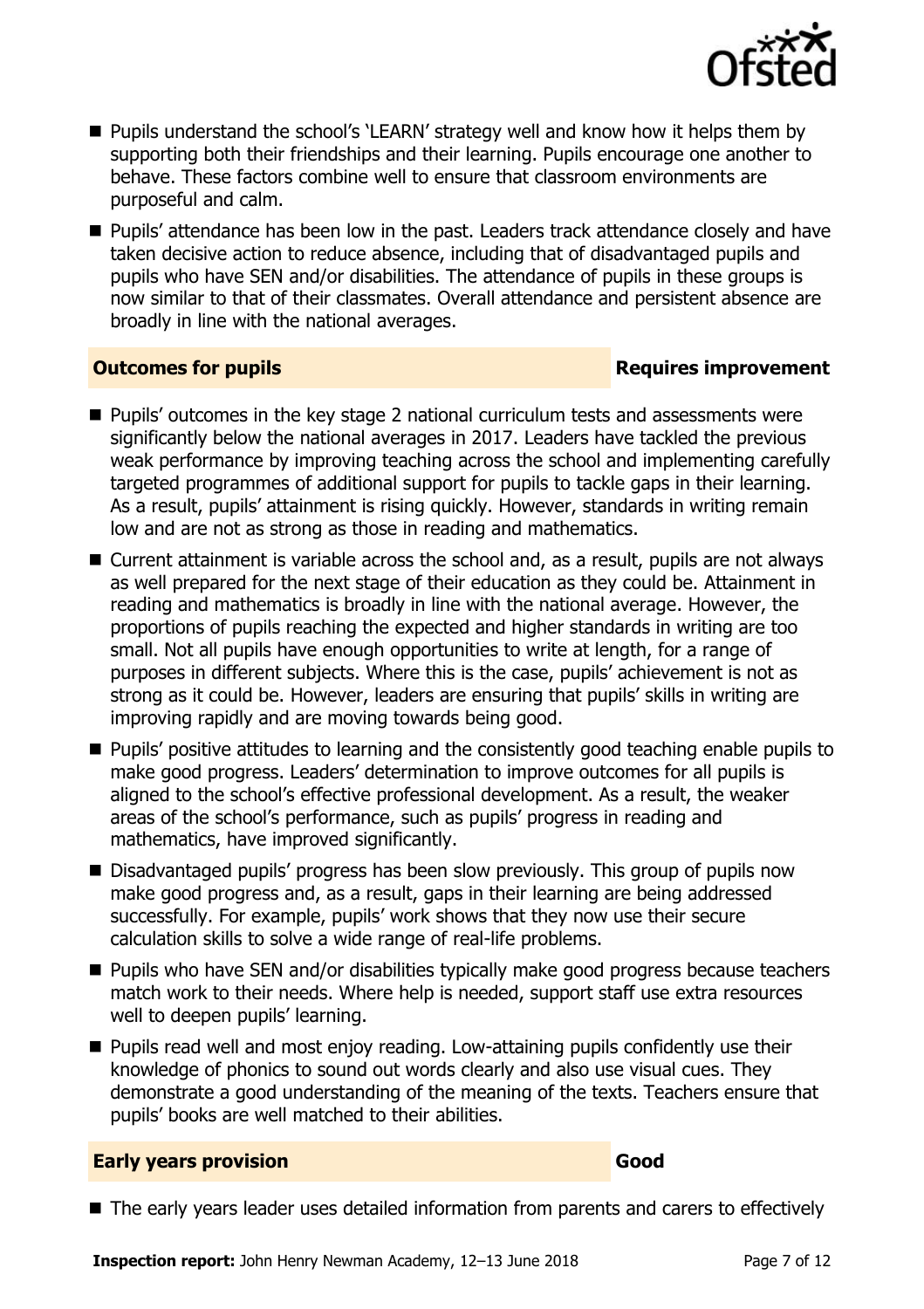

plan for children's needs as they start in Nursery and Reception. Staff find innovative ways to develop individual children's skills and understanding from the moment they start school. For example, the greenhouse in the outside space helps children learn and understand what plants need to grow.

- Children join Reception with skills and knowledge that are well below those typical for their age. They make good progress from their starting points because teaching is effective. The proportion of children reaching a good level of development at the end of Reception is broadly in line with the national average. Consequently, children are prepared well for Year 1.
- Teachers have high expectations of children. They use assessments effectively to ensure that activities generally challenge children well, particularly disadvantaged children and those who have SEN and/or disabilities. As a result, children make good progress.
- Disadvantaged children achieve well. This is because learning opportunities in both Nursery and Reception build on what children already know well and are varied. For example, adults provide effective opportunities for children to develop their language and expand their vocabulary, by questioning children as they play and modelling language.
- Children actively engage in activities and have positive attitudes to learning because tasks interest them. For example, the 'ice cream parlour' developed children's speaking, listening and mathematical skills simultaneously as children took 'orders' and gave change for what was bought.
- **Phonics is taught effectively. Children are given meaningful opportunities to use their** knowledge in challenging activities as they write and spell unfamiliar words. For example, children used their phonics knowledge well to write sentences about how to keep safe in the sun.
- Staff ensure that the links with parents are strong. Parents receive regular and clear information about their children's learning and are shown how they can help at home. Parents have many opportunities to understand how the school teaches different skills, including how children are helped to learn to read.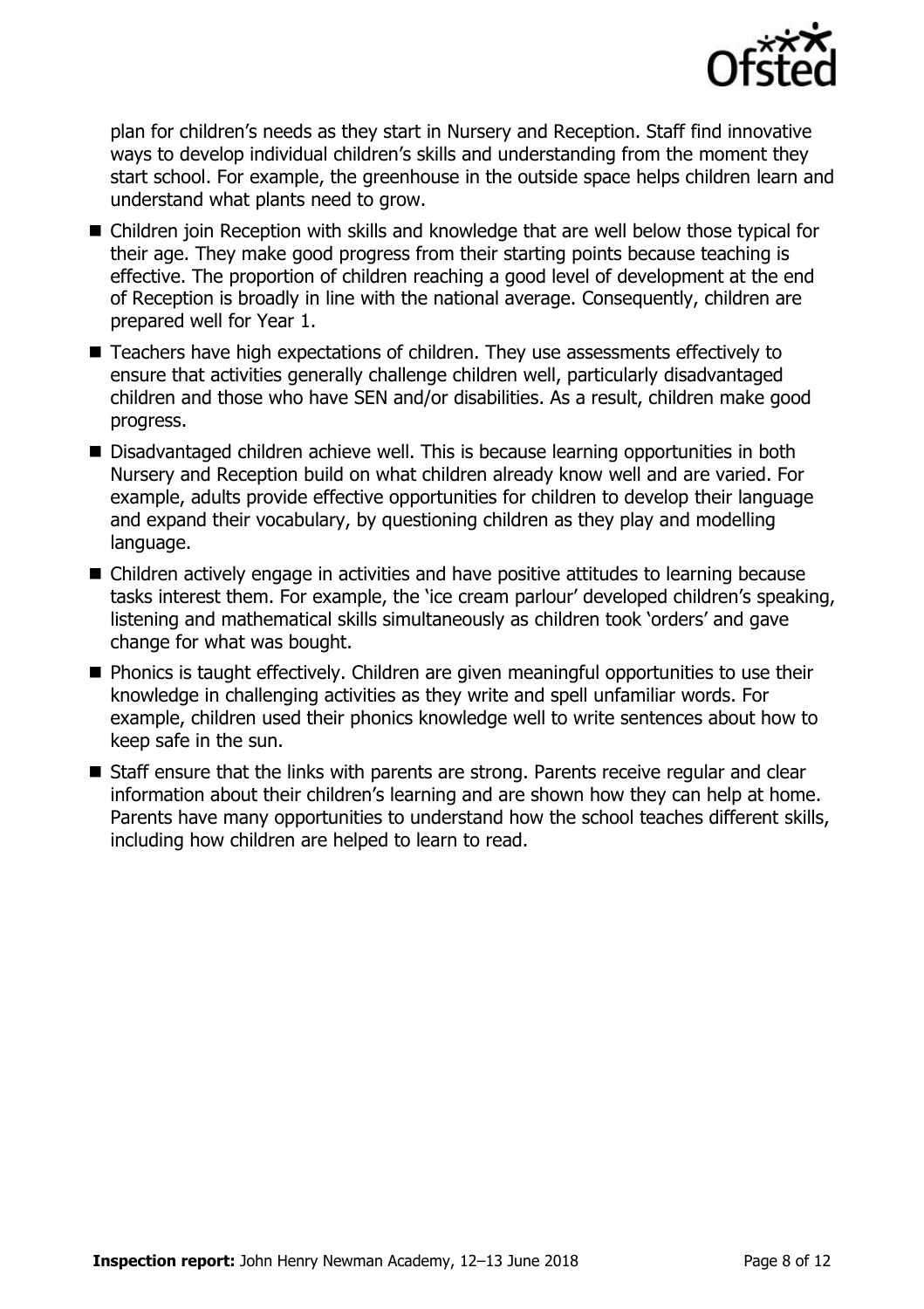

# **School details**

| Unique reference number | 138774      |
|-------------------------|-------------|
| Local authority         | Oxfordshire |
| Inspection number       | 10046570    |

This inspection of the school was carried out under section 5 of the Education Act 2005.

| Type of school                      | Primary                      |
|-------------------------------------|------------------------------|
| School category                     | Academy sponsor-led          |
| Age range of pupils                 | 3 to 11                      |
| Gender of pupils                    | Mixed                        |
| Number of pupils on the school roll | 336                          |
| Appropriate authority               | Board of trustees            |
| Chair                               | Jean Holderness              |
| <b>Headteacher</b>                  | Katie Screaton               |
| Telephone number                    | 01865 772495                 |
| Website                             | www.jhnacademy.co.uk         |
| <b>Email address</b>                | office.2000@jhnacademy.co.uk |
| Date of previous inspection         | 28 September 2017            |

### **Information about this school**

- The school is larger than the average-sized primary school. The school has two forms of entry in all year groups, except Year 4 and Year 6 where there is one class in each.
- The school runs a breakfast club and an after-school club on the premises.
- $\blacksquare$  The proportion of pupils who have SEN and/or disabilities is above average. The proportion of pupils with an education, health and care plan is also above average.
- The proportion of pupils entitled to pupil premium funding is above average.
- The proportion of pupils from minority ethnic backgrounds and who speak English as an additional language is average.
- The school does not meet the government's current floor standards, which are the minimum standards for pupils' attainment and/or progress in reading, writing and mathematics by the end of Year 6.
- The school meets the Department for Education's definition of a coasting school based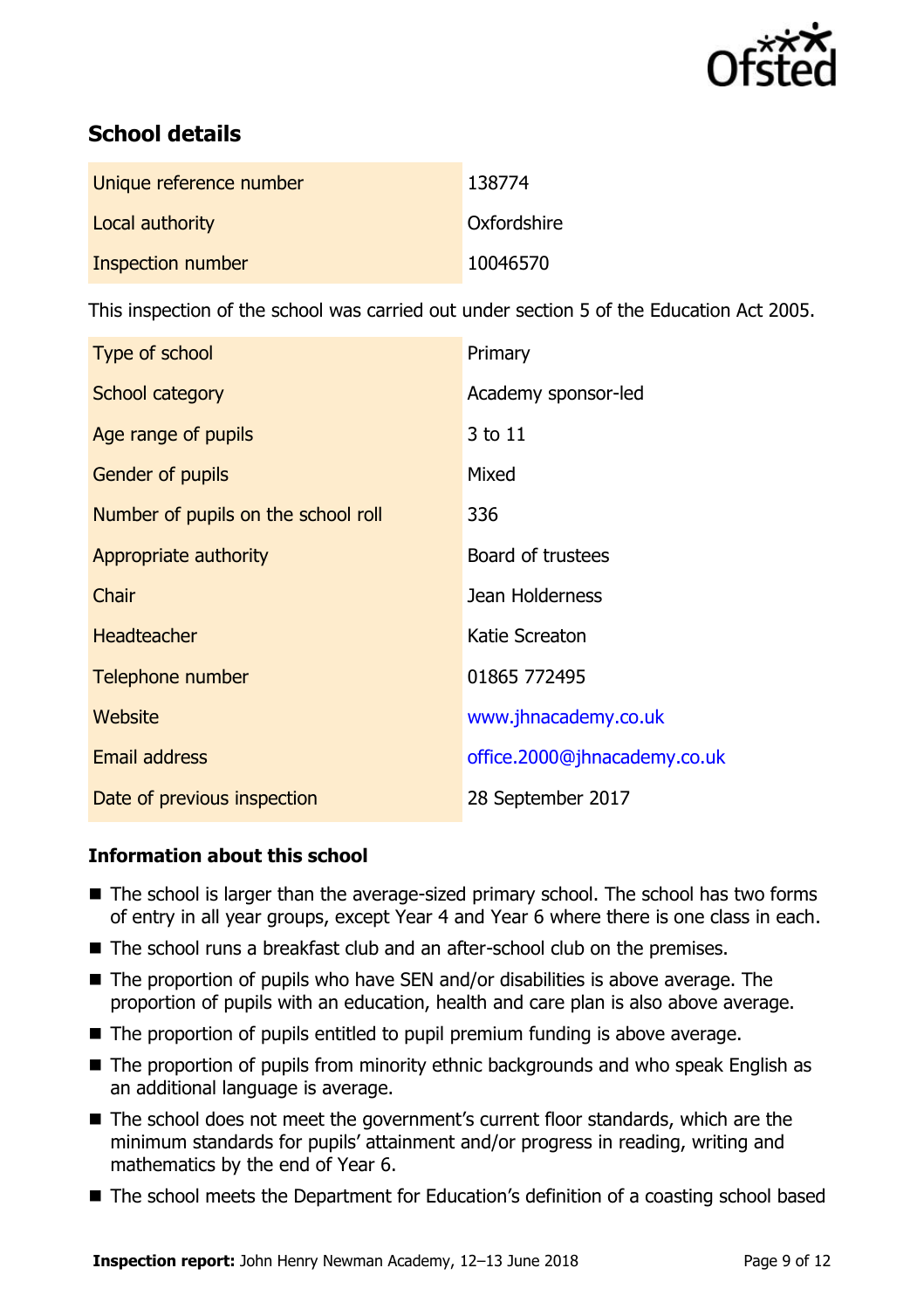

on key stage 2 academic performance results in 2015, 2016 and 2017.

■ The school is part of the Oxford Diocesan Schools Trust. The multi-academy trust is governed by trustees.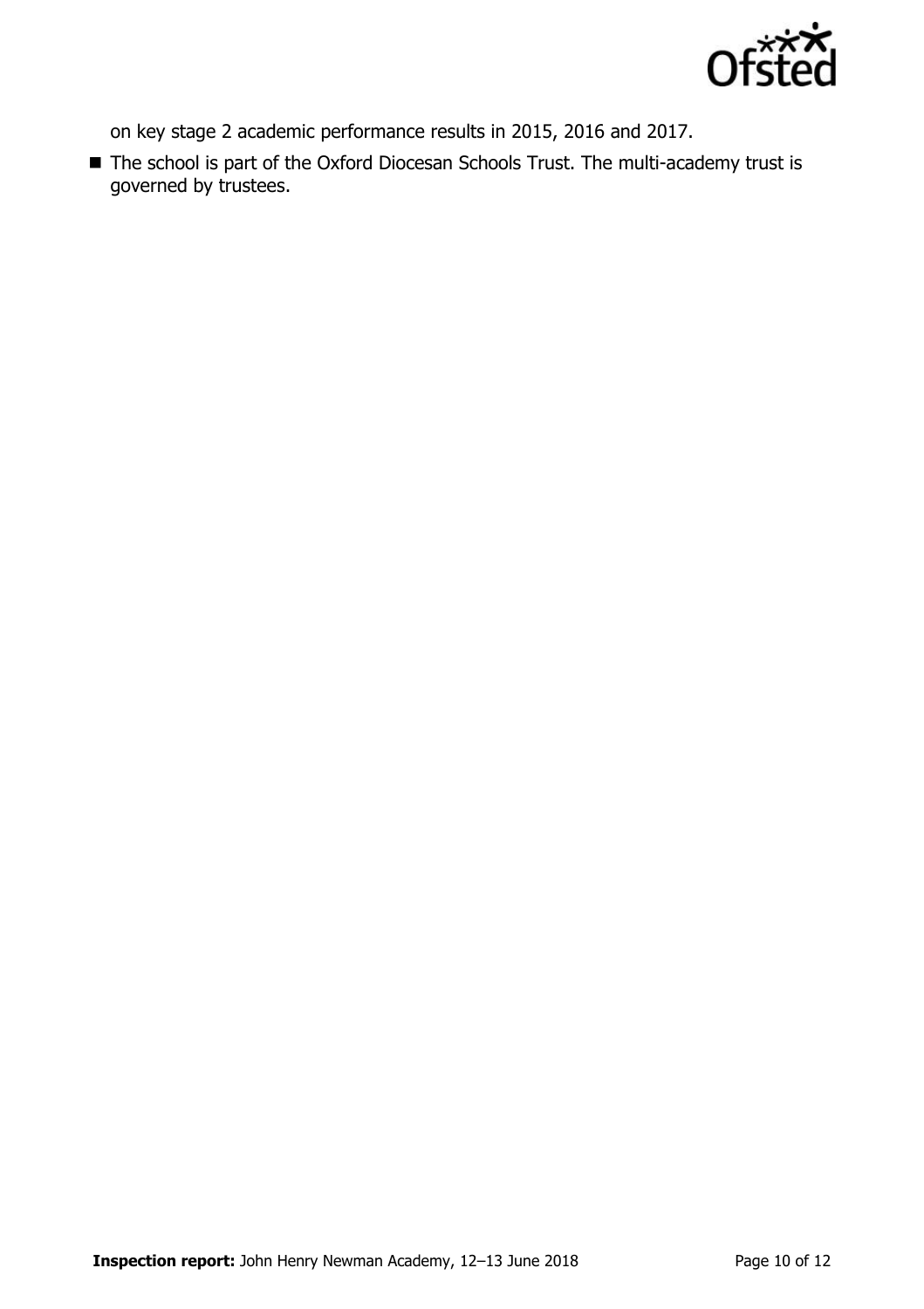

# **Information about this inspection**

- The inspectors observed teaching and learning in every class and were joined by a senior leader for most of these observations.
- The responses of 39 parents to Ofsted's online survey, Parent View, were taken into account, including their free-text comments.
- Inspectors looked through a range of pupils' books across the curriculum and all year groups.
- The inspectors met with governors, parents, a representative from the Diocese of Oxford and the chief executive officer of the multi-academy trust.
- Inspectors looked at senior leaders' review of the school's performance, the development plan, a number of key policies and the minutes of the governing body's meetings. They considered a range of documentation in relation to child protection, safeguarding, behaviour and attendance.
- The inspectors met with groups of pupils, observed them at playtimes and lunchtimes and listened to a number read their books.
- The responses from pupils and staff to Ofsted's online questionnaires were considered.

#### **Inspection team**

| Richard Blackmore, lead inspector | Ofsted Inspector |
|-----------------------------------|------------------|
| <b>Christopher Crouch</b>         | Ofsted Inspector |
| Kusum Trikha                      | Ofsted Inspector |